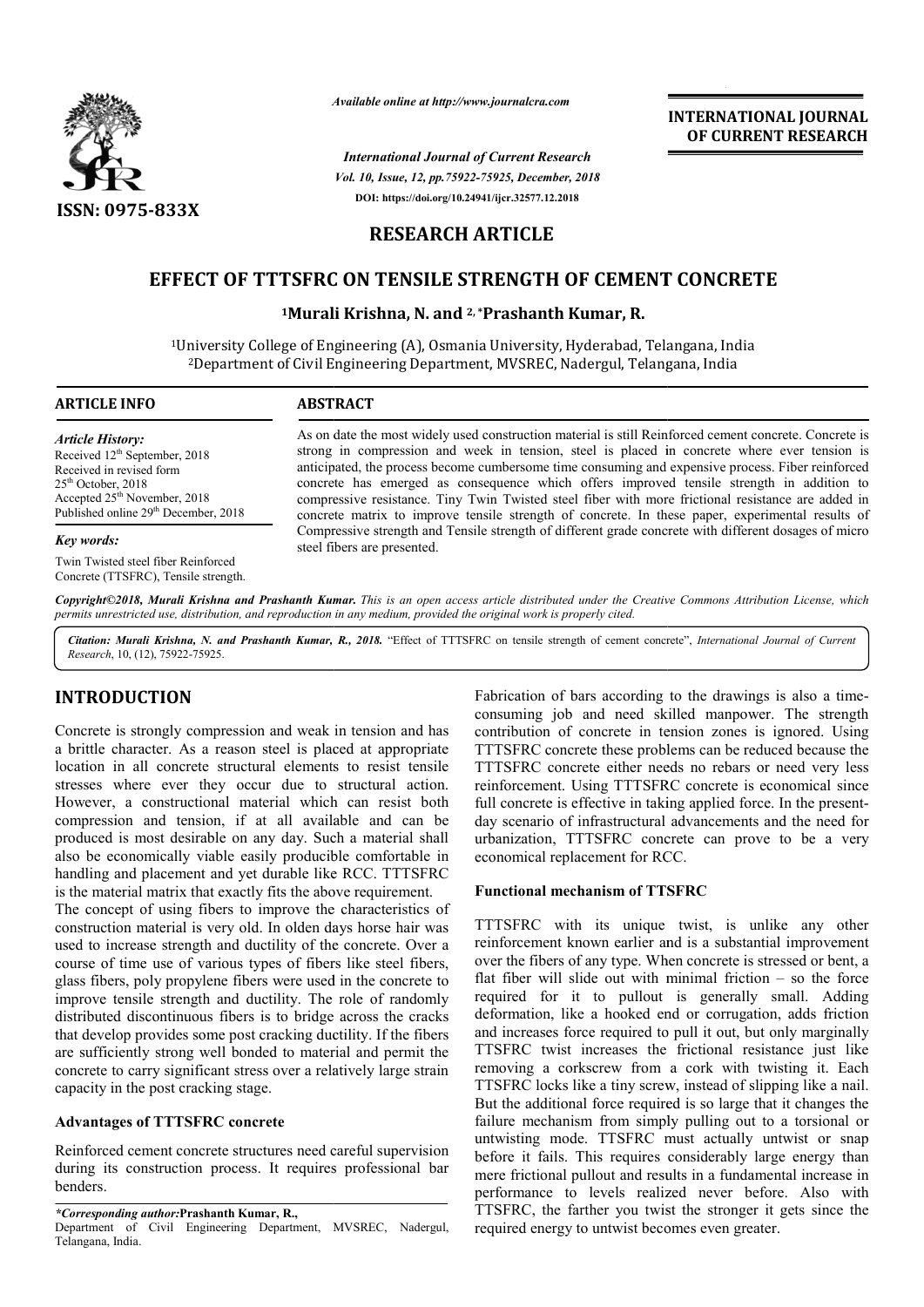*Present work and initial results:* Nine types of sample are made in each mix type and their properties are studied by conducting laboratory tests.

*Material Properties:* The details of materials used are as follows:

- *1. Cement:* OPC of 53 grade having specific gravity of 3.15
- *2. Fine aggregate:* Robo Sand.
- *3. Coarse aggregate:* Machine crushed well graded angular granite aggregate of normal size 20mm from local source are used. The specific gravity is 2.84. It is free from impurities such as dust, clay and organic matter.
- 4. *TTSF:* Twin twisted tiny steel fibers. Two tiny wires were Twisted together and cut into pieces of 20mm to form a Twisted fiber of 0.5mm dia and 20mm length.
- *5.* **Mix Design:** The concrete mix proportions for M-20 and M25 grade as per IS: 10262-2009[10, 12] are given in Table 2.

**Table 1. Materials Required for 1 cum. of Concrete**

| Grade  | Cement     | Fine aggregate | Coarse<br>Aggregate | <b>Water Cement</b><br>Ratio |
|--------|------------|----------------|---------------------|------------------------------|
|        | $(Kg/m^3)$ | Kg)            | (Kg)                | $(Kg/m^3)$                   |
| $M-20$ | 380        | 1019           | 868                 | 190                          |
| $M-25$ | 400        | 996            | 848                 | 200                          |

*Compressive Strength Procedure:* Specimens were demoulded 24 hours after casting. After demoulding, the specimens were cured in water until the day of testing. The average compressive strength test results for different ages (7, 28 and 90 days) were determined by using three specimens for each age. The axis of the specimen was carefully aligned with the center of thrust of the plate, after cleaning of bearing surface of compression testing machine. No packing was used between faces of the test specimen and platen of testing machine. The load applied was increased continuously, without shock, at rate of approximately 140 kg/cm2/min until the resistance of the specimen to the increasing load broke down and no greater load could be sustained. The compressive stress calculated in kg/cm2 from the maximum load sustained by the cube before failure. The measured compressive strength of the specimen shall be calculated by dividing the maximum load applied to the specimen during the test by the cross-sectional area, calculated from the mean dimensions of the section.

Compressive Strength (MPa) =  $\frac{P}{A}$  $\overline{A}$ 

Where,  $P =$  load applied to the specimen (cube) in Newton. A = cross sectional area of the specimen in millimeter**.**

*Splitting Tensile Strength Procedure:* Split tensile strength on cylinders was carried out according to the procedure given in IS:516-1956. Immediately after removal of cylinder specimens were kept on the surface, water, and grit shall be removed from the surfaces, which are to be in contact with the packing strips and the bearing surfaces of the testing machine was wiped clean. The cylinder was placed horizontally in the centering with packing skip (wooden strip)/ or loading pieces carefully positioned along the top and bottom of the plane of loading of the specimen.

The wooden pieces were placed on top of the cylinder and bottom of the cylinder, so that the specimen is located centrally. The load was applied without shock and increased continuously at a normal rate with the range 1.2N/mm2/min to 2.4N/mm2/min until failure of the specimen. The maximum load applied was recorded at failure and the appearance of concrete and unused features in the type of failure was observed. The test results are presented in Table form,

Then the splitting tensile strength of the specimen was calculated by using the following formula,

$$
f_{ct} = \frac{2P}{\pi x L x d}
$$

Where,

- P= Maximum load in Newtons applied to the specimen,
- $L =$ Length of the specimen in mm
- $d = Cross$  sectional dimension of the specimen in mm

*Flexural Strength Test:* Beams were tested after 28 days and 90 days curing. The bearing surfaces of the supporting and loading rollers are wiped clean, and any loose sand or other material removed from the surfaces of the specimen where they are to make contact with the rollers (38 mm dia.). The specimen is then placed in the machine in such a manner that the load is applied to the uppermost surface as cast in the mould along two lines spaced at 13.3 cm apart (Two Point Method). The load is increased until the specimen fails, and the maximum load applied to the specimen during the test is recorded.

The flexural strength of the specimen shall be expressed as the modulus of rupture fb, which, if  $a^{\prime\prime}$  equals the distance between the line of fracture and the nearer support, measured on the center line of the tensile side of the specimen, in cm, shall be calculated to the nearest 0.5 kg/cm2 as follows:

Flexural strength, fb 
$$
=\frac{P \times l}{bd^2}
$$

When  $a^{\prime\prime}$  is greater than 20.0 cm for 15.0 cm specimen or greater than13.3 cm for a 10.0

cm specimen Flexural strength, fb  $=\frac{3P\times a}{1\cdot 12}$  $bd^2$ 

When a is less than 20.0 cm but greater than 17.0 cm for 15.0 cm specimen, or less than 13.3 cm but greater than 11.0 cm for

a 10.0 cm specimen.

b= measured width in cm of the specimen,

d= measured depth in cm of the specimen at the point of failure,

 $l$ = length in cm of the span on which the specimen was supported,

P= maximum load in kg applied to the specimen.

M20, M25 and M30 mix designs were carried out as per IS 10262:2009, cubes of 150mm size and, cylinders of 150mm dia. and 300 height and beams of 100mm x 100mm x 500mm were cast with different percentage of TTSF which are tabulated below.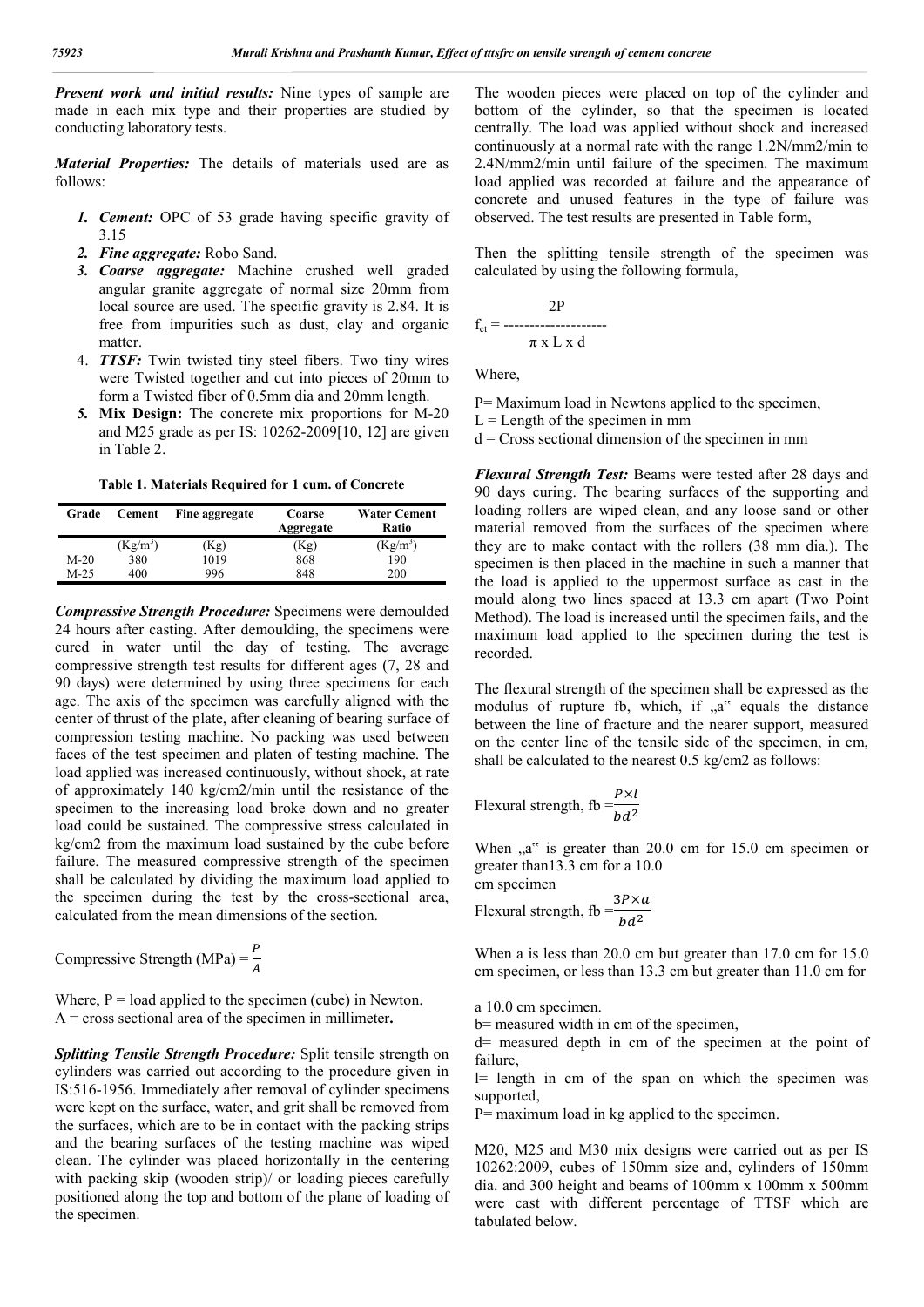# **RESULTS AND DISCUSSION**

Result tensile test was conducted after 28days of curing, it has been observed that there is no much difference in performance (by addition of Robo sand) due to replacement of River sand with Robo sand.

Addition of TTSF into Concrete mix have shown considerable increase in the performance of specimens in Tension.

There was 33.8% increase is ultimate tensile strength of TTSFRC-3 compared with CC-1 with M20 concrete & 25.3% increase in ultimate tensile strength of M25 mix with 1% of TTTSF compared with CC-1 mix with M25 grade.

## **Table 2. details of the mix used**

|           | TTSFRC-3 compared with CC-1 with M20 concrete $\&$ 25.3%<br>increase in ultimate tensile strength of M25 mix with 1% of<br>TTTSF compared with CC-1 mix with M25 grade.<br>Table 2. details of the mix used |
|-----------|-------------------------------------------------------------------------------------------------------------------------------------------------------------------------------------------------------------|
| Sample ID | <b>Details of the Mix used</b>                                                                                                                                                                              |
| $CC-1$    | Cement concrete using Normal River Sand                                                                                                                                                                     |
| $CC-2$    | Cement concrete using with Robo Sand                                                                                                                                                                        |
| TTSFRC-1  | Cement concrete using with Robo Sand & 0.5% of Twisted TTSF                                                                                                                                                 |
| TTSFRC-2  | Cement concrete using with Robo Sand 1.0%                                                                                                                                                                   |
| TTSFRC-3  | Cement concrete using with Robo Sand 1.5%                                                                                                                                                                   |
| TTSFRC-4  | Cement concrete using with Robo Sand 2.0%                                                                                                                                                                   |
| PSFRC-1   | Cement concrete using with Robo Sand 1.5% and 0.25 $\infty$ mm                                                                                                                                              |
| PSFRC-2   | Cement concrete using with Robo Sand and $0.50 \, \text{s}$ mm                                                                                                                                              |
| TTSFRC-5  | Cement concrete using Normal River Sand 1.5%                                                                                                                                                                |
|           |                                                                                                                                                                                                             |

#### **Table 3. Results of M20 grade concrete**

| M20         |                     |          |                                |          |  |  |  |  |
|-------------|---------------------|----------|--------------------------------|----------|--|--|--|--|
| Designation | Average compressive |          | Average split tensile strength |          |  |  |  |  |
|             | strength (Mpa)      |          | (Mpa)                          |          |  |  |  |  |
|             | <b>First Crack</b>  | Ultimate | <b>First Crack</b>             | Ultimate |  |  |  |  |
|             |                     | Strength |                                | Strength |  |  |  |  |
| $CC-1$      | 25.60               | 27.64    | 2.30                           | 2.35     |  |  |  |  |
| $CC-2$      | 27.50               | 29.40    | 2.30                           | 2.45     |  |  |  |  |
| $PBFRC-1$   | 26.35               | 31.25    | 2.25                           | 3.9      |  |  |  |  |
| PSFRC-2     | 26.10               | 33.40    | 2.50                           | 4.10     |  |  |  |  |
| TTSFRC-1    | 27.50               | 32.50    | 2.85                           | 4.30     |  |  |  |  |
| TTSFRC-2    | 27.80               | 35.65    | 2.60                           | 6.50     |  |  |  |  |
| TTSFRC-3    | 28.50               | 37.0     | 2.90                           | 7.17     |  |  |  |  |
| TTSFRC-4    | 28.00               | 36.50    | 2.84                           | 7.13     |  |  |  |  |

### **Table 4. Results of M25 grade concrete**

| M25         |                     |          |                                |          |  |  |  |  |
|-------------|---------------------|----------|--------------------------------|----------|--|--|--|--|
| Designation | Average compressive |          | Average split tensile strength |          |  |  |  |  |
|             | strength (Mpa)      |          | (Mpa)                          |          |  |  |  |  |
|             | <b>First Crack</b>  | Ultimate | <b>First Crack</b>             | Ultimate |  |  |  |  |
|             |                     | Strength |                                | Strength |  |  |  |  |
| $CC-1$      | 29.00               | 30.60    | 2.60                           | 2.85     |  |  |  |  |
| $CC-2$      | 29.50               | 32.75    | 2.58                           | 2.73     |  |  |  |  |
| $PSFRC - 1$ | 27.35               | 35.70    | 2.83                           | 3.25     |  |  |  |  |
| PSFRC-2     | 27.00               | 34.50    | 2.75                           | 3.50     |  |  |  |  |
| TTSFRC-1    | 28.50               | 37.50    | 2.88                           | 6.25     |  |  |  |  |
| TTSFRC-2    | 28.00               | 38.35    | 3.10                           | 7.00     |  |  |  |  |
| TTSFRC-3    | 29.35               | 38.00    | 3.06                           | 7.15     |  |  |  |  |
| TTSFRC-4    | 29.00               | 37.50    | 2.95                           | 7.30     |  |  |  |  |



**Figure 1. Ultimate compressive strength of M 20 grade mix**



**Figure 2. Ultimate tensile strength of M 20 grade mix**



**Figure 3: Ultimate compressive strength of M 25 grade mix**



**Figure 4. Ultimate tensile strength of M 25 grade mix**

### **Conclusion**

The result obtained from compressive test and split tensile tests are tabulated in Table 3 & Table 4, graphs are plotted to observe the behavior of mixes.

- Replacing river sand with robo sand as fine aggregate has not shown any effective difference of compressive strengths of mixes. Atabulated in Table 3 & Table 4, graphs are plotted to<br>
the mixes.<br>
• Replacing river sand with robo sand as fine aggregate<br>
has not shown any effective difference of compressive<br>
strengths of mixes.<br>
• Addition of twin t
- remarkable increase in compressive strength and tensile strength of mixes.
- Concrete mixes with 1.5% of fibre have shown better performance in compression and tension compared to 0.5%, 1% and 2%.